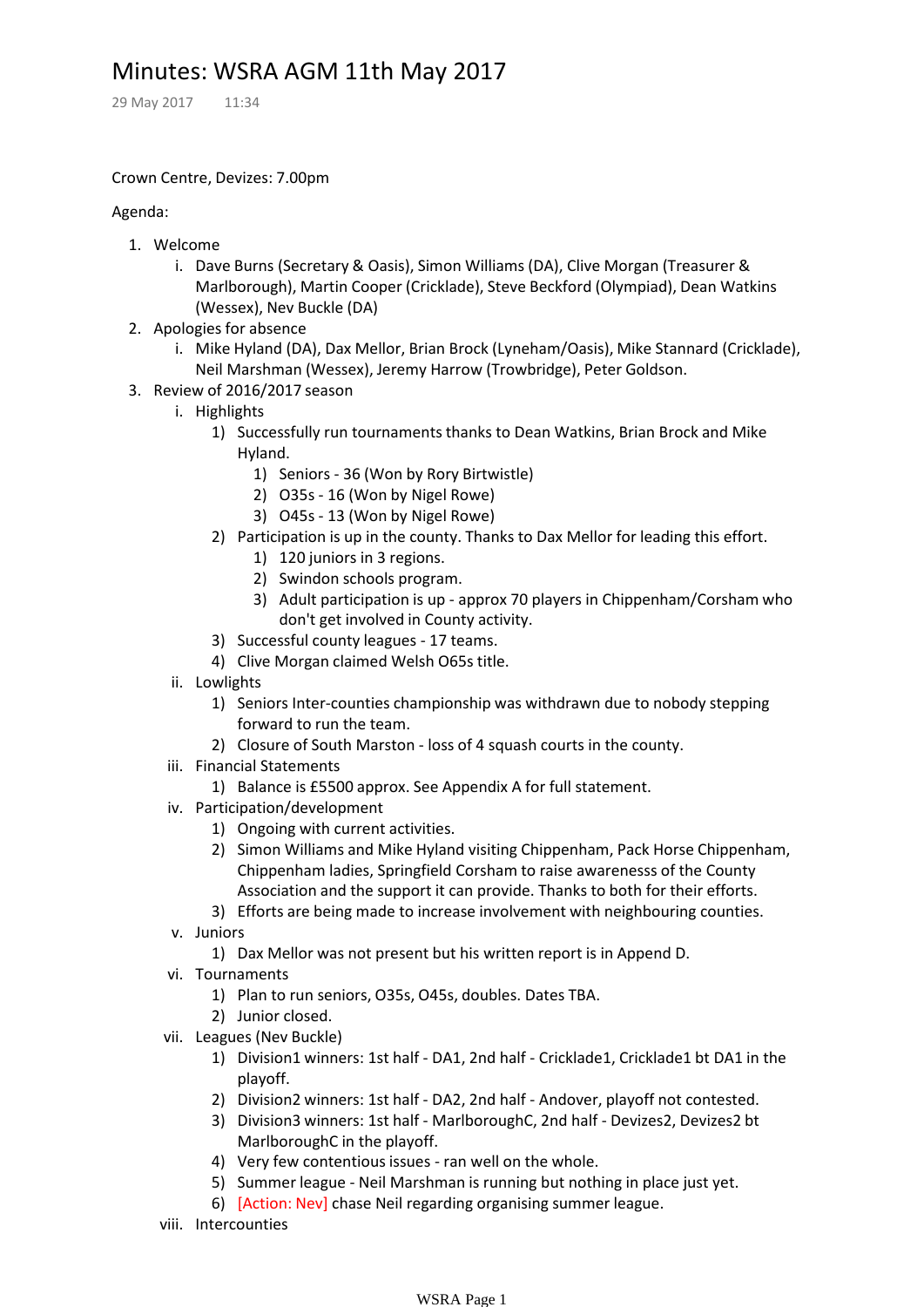- 1) Dean Watkins has volunteered to coordinate the ICC teams for the forthcoming season.
- 2) [Action: Clive] pass on Richard Antcliff (ICC organiser) contact to Dean.
- 3) Mike Hyland was not present but provided this report
	- Inter-County Over 50s team
		- two matches one before Christmas and one after
		- Wiltshire hosted before Christmas at the Wessex Club
		- o Wiltshire Finished bottom beaten by Cornwall and Avon
		- Somerset Hosted after Christmas
			- Wiltshire finished bottom beaten by Cornwall and o Somerset
- 4) O55s Stage1 hosted Avon/Glos. Lost 4-1 to Avon. Bt Glos 3-2 finished 2nd
- 5) Stage 2 hosted by Somerset, lost 1-4 to Glos, lost 1-4 Somerset.
- 6) O35s stage1 lost 0-5 to Glos, lost 1-4 to SE Wales.
- 7) Stage2 lost to Cornwall 1-4, won 3/2 vs Avon, equal 2nd.
- 2. Election of Officers (Note: one position must remain available for a female officer) one vote per represented club (DA, Marlborough, Cricklade, Oasis, Olympiad, Wessex)
	- i. Chair nominees: Mike Stannard (elected 6 votes)
	- ii. Secretary nominees no nominations.
	- iii. Treasurer nominees: Clive Morgan (elected 6 votes)
	- iv. League Secretary nominees: Nev Buckle (elected 6 votes)
	- v. Junior Chair nominees: No nominations. Dax to be co-opted as representative.
	- vi. 3 additional members nominees: Simon Williams (elected 6 votes), Mike Hyland (elected 6 votes), Dean Watkins (elected 6 votes).
	- vii. Woman's position available by vacant roles. (Secretary, Junior Chair).
- 3. The Way Forward discussion forum
	- i. The AGM has been poorly attended for at least 2 years now. In future, consider finals/participation day followed by AGM to boost AGM attendance.
	- ii. Membership and data protection.
		- Mike Hyland's report is attached Appendix E. Many thanks to Mike for his work so 1) far.
	- iii. Development Dax's report Appendix C.
	- iv. Juniors Dax's report Appendix D
	- v. Facilities Wessex and Oasis courts have been refurbished.
	- vi. County awards possibly role out some sort of awards scheme where anybody in the county can be nominated for an award for activities related to squash.
	- vii. Handicap cup competition.
	-
	- viii. Intercounties.<br>1) Need O50s captain [Action: Dean].
	- ix. Use of social media Simon Williams. Communication amongst the squash community is extremely important and social media is a very powerful tool.
		- 1) Facebook/facebook live/twitter.
		- 2) What's your call?
		- 3) Need reps for each club to liaise with Simon in order to post club related content on the county social media sites.
- 4. County League AGM
	- i. Feedback from 2016/2017 season.
		- 1) Looks like losing Lyneham, one Wessex team and maybe Oasis.
	- ii. Proposed rule changes (suggestions needed). Current ideas:
		- 1) Teams of 4. There was an insufficient number of teams represented at the AGM to get a realistic consensus. [Action: Nev] send out proposal to reduce to 4 to all team captains.
		- 2) Referee bonus points rejected.
		- 3) Results submission timing and accuracy. Bonuses or penalties. 1 bonus point if full results submitted within 48hours from midnight after fixture. - Passed subject to technology.
		- 4) Eligibility of players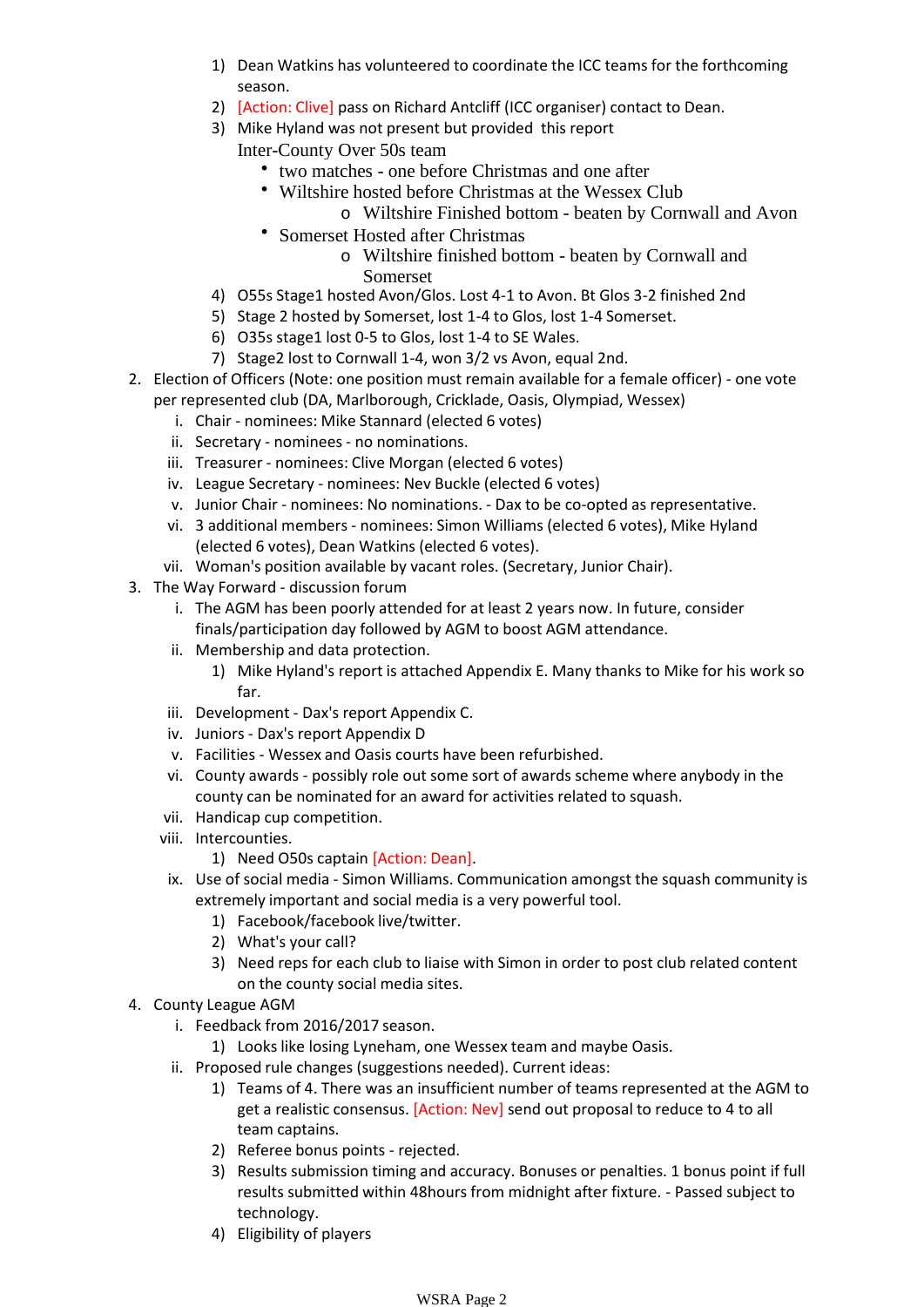- 1) End of season playoffs propose minimum of 2 matches played for team in half they won. Exceptions to be approved by 3 impartial committee members including league secretary if possible. - Passed
- 2) For last two games. (in the case of known medium term injury/absence) propose prenomination within first 2 matches of half season. - rejected. Can clear it with league secretary. - Passed
- 5. Any other Business
	- i. Simon: New website up and running by September.
- 6. Close 9.25pm.

# Appendix A - WSRA Accounts Summary – May 2017

*Due to the timing of events, income and expenditure within the WSRA season, the cut off date for the accounts has been moved forward from 5 April to 4 May. This enables the accounts to be more representative of activities within the actual reported period. It also aligns well with the timing of the AGM.*

The county recorded a loss of £1,071 on turnover of £1,882 for the 2016-17 season. This was due to some one-off, unplanned, but necessary costs which are detailed below. Without these, there would have been a profit.

Our main income continues to be the League Team Fees (£1,190). The number of teams remained at seventeen, though the trend has been downward in recent years.

The County Championship events more or less paid for themselves, the individual entry fees (£540) funding the courts, balls and trophy costs.

The remaining, small income elements were a Markers' course entry fees (£65) and the England Squash (ES) rebate (£87, a proportion of the member affiliation fees paid to ES).

Expenditure on our four Inter-County teams was £453, down from the already low figure of £586 last year. A main reason for this reduction is the changed Inter-County format to one-day, 3-team events. This reduces accommodation support costs, as well as cutting court and food costs when Wiltshire hosts events. It should also be noted that many participants do not claim the nominal travel support costs to which they may be entitled. This is appreciated and is helpful for the county's stretched finances.

The three unplanned costs were as follows:

- £1,250 was contributed as matching funds to enable a similar sum to be released as a grant towards our county development programme. The programme is being very successful, so a good use of our money.
- ES overpaid our rebate last year to the tune of £474. This was paid back this year, thus distorting the actual profits recorded for the two periods.
- MoD Lyneham refused to host visiting teams unless liability insurance was paid. This is a very unusual situation, with most bodies carrying their own insurance for such purposes. In order to facilitate a team at Lyneham, the county decided to provide a one-off, one year insurance policy at a premium cost of £175.

A summary of income/expenditure is shown overleaf.

Have a good summer.

Clive Morgan – WSRA Treasurer.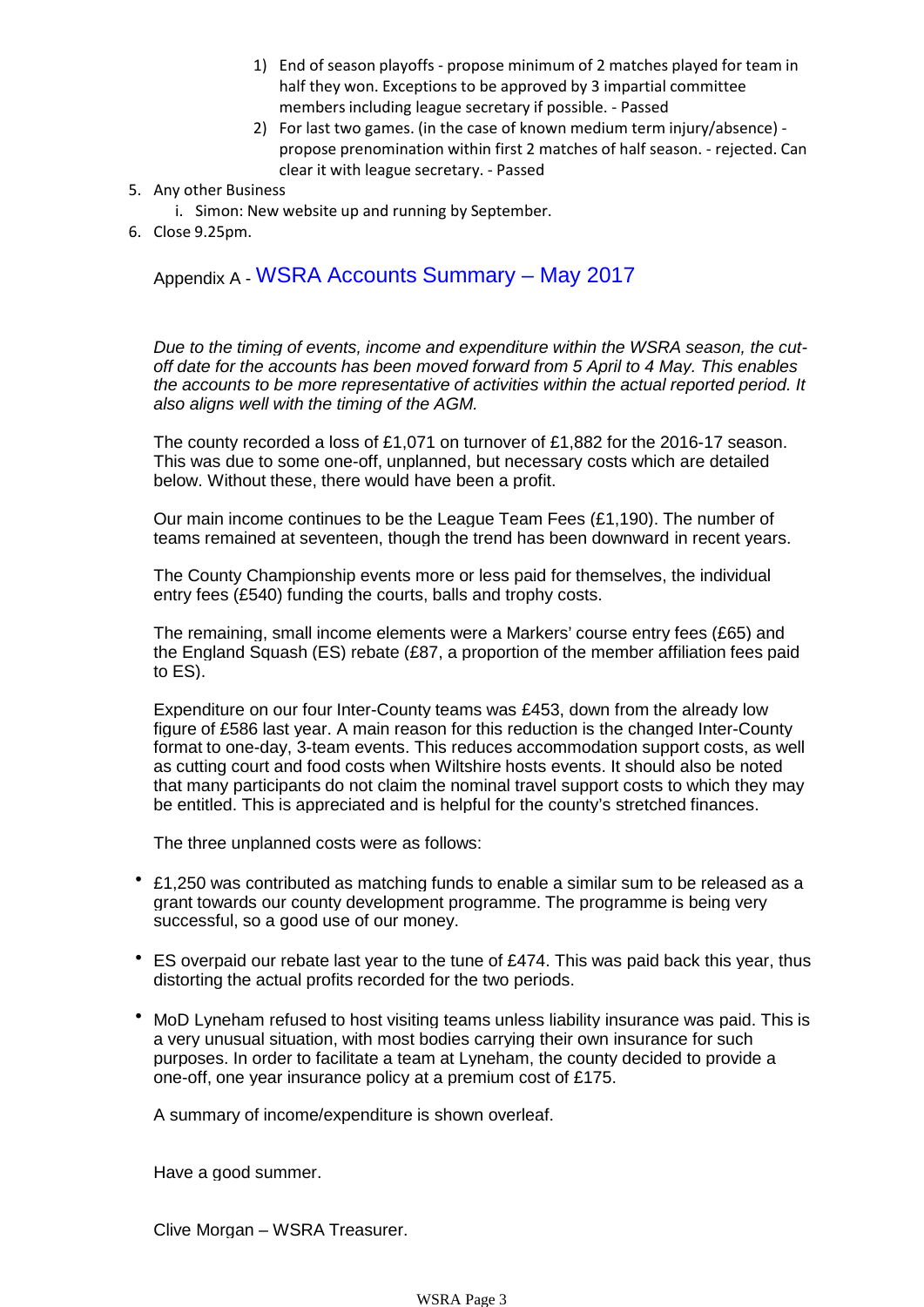# **Summary of Income and Expenditure**

## Opening Balance - 5 April 2016: £6,665.63

| Income               |        | Expenditure                 |        |
|----------------------|--------|-----------------------------|--------|
| League Fees          | £1,190 | Inter-County                | £453   |
| County Championships | F540   | County Championships        | f582   |
| Marking Course       | f65    | Junior GDF Match Funding    | £1,250 |
|                      |        | Eyneham Liability Insurance | f175   |
| ES Rebates           | F87    | <b>ES Rebates</b>           | F474   |
|                      |        | AGM Meeting Room 2016       | £20    |
| <b>Total Income</b>  | £1,882 | <b>Total Expenditure</b>    | £2,954 |

Closing Balance - 4 May 2017: £5,594.46

# Loss for Year: £1,071.17

### **Appendix B - Regional Forum**

Wiltshire have now handed over the Rolling Chair position to Berkshire. We have presided over a hugely influential time which has included the award of a Pilot Primary Schools project from the National Forum worth £5,000, have co-ordinated the arrangement of the Aspire talent pathway programme (led by Tim Vail) and have delivered the Junior Regional Closed Championships which were hugely successful, not only in encouraging 100 of our best juniors to attend but also in generating £2,000 which is to be reinvested back in to the Regional programme. Wiltshire is now widely recognised as a significant contributor to Regional and National Squash.

The RF is currently promoting two projects, details of which I will send out in a separate communication to our Squash community.

The first is a coaching bursary which will contribute up to 50% of the cost of attending and successfully passing a Level 1, 2 or 3 England Squash Coaching qualification. The current cost of the courses are as follows Level 1 - £150, Level 2 - £260 & Level 3 - £1100. We hope to be able to host a Level 1 or 2 course locally in the Spring, the next Level 3 course is scheduled for September.

The second project is a mentoring programme which offers existing coaches an opportunity to be given a mentor who will provide support and help develop them through a holistic programme of face to face and virtual meetings. The programme will commence at the beginning of February, it will run for a minimum of 7 months (until September 2017) and is ideally suited to someone who has just started their coaching journey or is interested in taking a qualification in the near future. If you know anyone who you think would be interested in either project, please let me know no later than 27 Jan.

There is currently a survey out which asks for our views as a County Association on England Squash affiliation and membership. Could we all take 10 minutes out to complete it;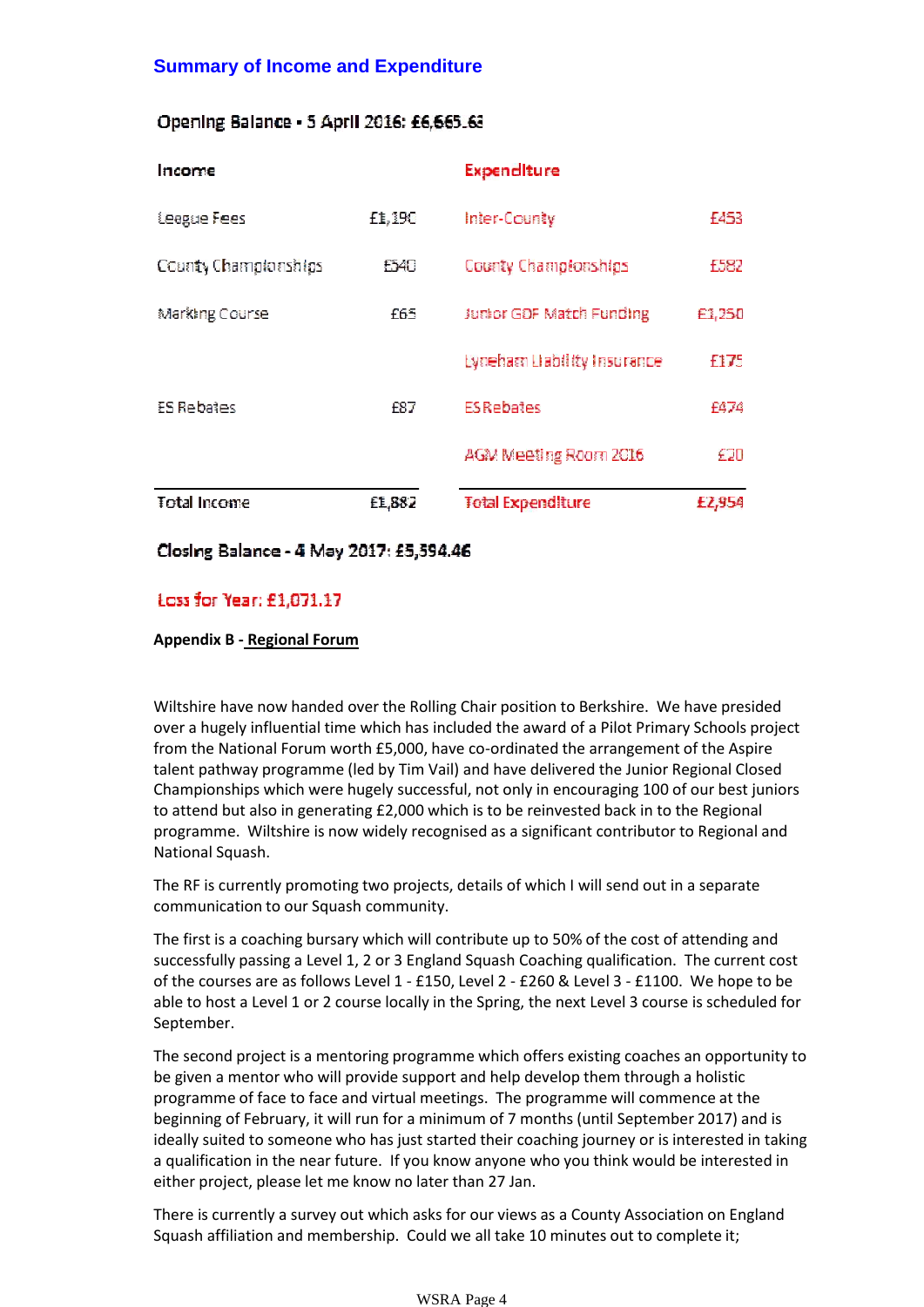https://www.surveymonkey.co.uk/r/membership\_counties? clubs&utm\_source=Master&utm\_campaign=518ad8f08f- Memerbship Survey CAs&utm\_medium=email&utm\_term=0 \_edeaf6a3d3-518ad8f08f-51834213

The next RF meeting is scheduled for 28 March.

### **Appendix C - WSRA Development Plan**

The last time I updated on the development programme was at the AGM on 9 May 2016. I then briefed that out of the 37 action points we agreed 17 had been fully completed and 11 partially completed. To the best of my knowledge there are now only 6 Action points left outstanding, details of which are shown below;

ACTION 5 Seek a female to join committee.

ACTION 11 Appoint a coordinator/point of contact for racketball.

ACTION 13 Produce online calendar of this coming year's events.

ACTION 18 Review County team structures and support with the objective of widening representation.

ACTION 20 Agree a facilities strategy to assist with maintaining and improving court conditions.

ACTION 29 Establish a volunteer's database.

Whilst there is still 6 months of the 2year plan to run I suggest that now a newly formed committee is in place a decision is taken at the next committee meeting as to whether the outstanding actions remain a priority.

I understand that there is a wish to simplify the plan and therefore I have not briefed on individual actions which have since been completed, however, if anyone requires a further explanation on any specific action please let me know.

### **Appendix D - Juniors**

It's been a busy time for the Juniors. There are a number of issues which are worthy of reporting on and I have listed them as follows;

### **Inter County Championships**

We entered 6 teams in this year's competition which is our highest number to date. All teams competed over weekends in October & November the results of which are shown in the tables below. The match reports are on the junior website and the full results can be viewed by visiting the official site http://junioricc.countyleagues.co.uk/ Of note;

- Our lack of facilities was exposed when trying to provide venues for all our home fixtures, particularly for Stage 2. It also proved expensive.
- We had depth in all categories and could have perhaps entered two teams in the BU13 category, both of which would have been competitive. We had strong number ones in GU13 and BU19 but generally were fairly weak in the top order but relatively strong in the lower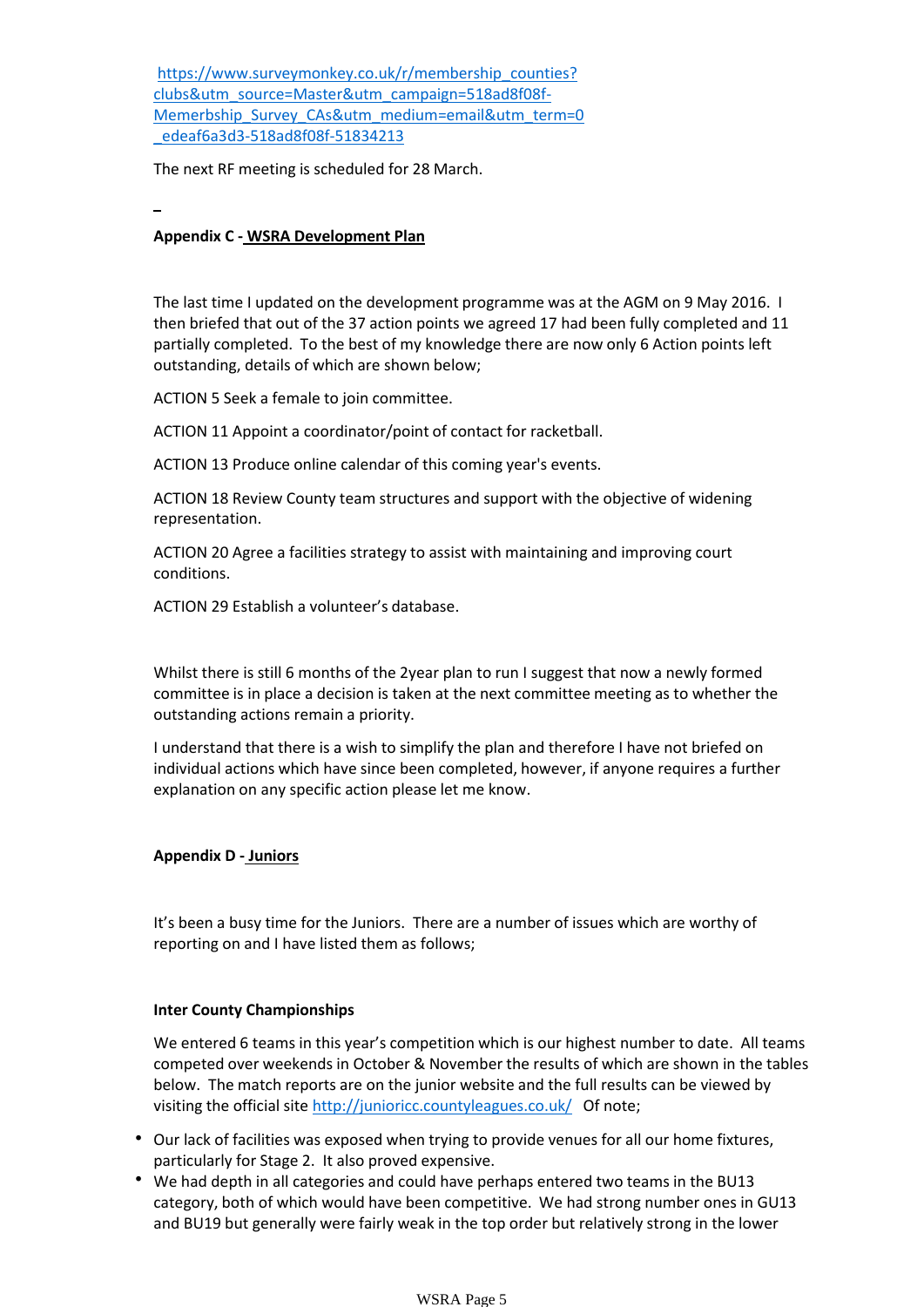order

There was a serious injury to Joe Prodger (Boys U17 No.3) in our Stage 2 home fixture. Joe was hit by a swinging racket in the face and as a result lost both his front teeth and sustained severe lacerations, swelling and bruising to his face. It reinforced the 'glasses are mandatory' line and also has encouraged us to review our procedures for hosting events including insurance cover and emergency contact information for all competing players.

| STAGE 1 - Ties completed 15 & 16 |                     |                 |                 |                 |                       |
|----------------------------------|---------------------|-----------------|-----------------|-----------------|-----------------------|
| Age Group                        | Location            | $1st$ Place     | 2 <sup>nd</sup> | 3 <sup>rd</sup> | 4 <sup>th</sup> Place |
| <b>BU13</b>                      | Away                | <b>Hants</b>    | <b>Bucks</b>    | <b>Wilts</b>    | <b>Berks</b>          |
| <b>BU15</b>                      | <b>Home Swindon</b> | Surrey          | Hants           | Kent            | <b>Wilts</b>          |
| <b>BU17</b>                      | Away                | <b>Hants</b>    | <b>Berks</b>    | Surrey          | <b>Wilts</b>          |
| <b>BU19</b>                      | <b>Away Street</b>  | Somerset        | Wilts           | Dorset          | Devon                 |
|                                  |                     |                 |                 |                 |                       |
| GU13                             | Away                | <b>SE Wales</b> | Dorset          | <b>Wilts</b>    | Glos                  |
| <b>GU17</b>                      | Home Tidworth       | SE Wales        | Devon           | <b>Wilts</b>    | Dorset                |

| STAGE 2 - Ties completed 19 & 20 |                     |                |                 |                 |                 |
|----------------------------------|---------------------|----------------|-----------------|-----------------|-----------------|
| Age Group                        | Location            | $1st$ Place    | 2 <sub>nd</sub> | 3 <sup>rd</sup> | 4 <sup>th</sup> |
| <b>BU13</b>                      | Away Bristol        | Wilts          | <b>Worcs</b>    | Avon            |                 |
| <b>BU15</b>                      | Home                | Dorset         | Avon            | Wilts           | Kent            |
| <b>BU17</b>                      | <b>Home Swindon</b> | Devon          | Glos            | Surrey          | <b>Wilts</b>    |
| <b>BU19</b>                      | Home                | Dorset         | Avon            | <b>Wilts</b>    |                 |
|                                  |                     |                |                 |                 |                 |
| GU13                             | <b>Home Swindon</b> | <b>Sussex</b>  | Glos            | <b>Wilts</b>    |                 |
| GU17                             | Away Horsham        | <b>Norfolk</b> | <b>Wilts</b>    | <b>Sussex</b>   |                 |

### **Regional Championships**

For the 2<sup>nd</sup> consecutive year Wiltshire hosted the South Regional Championships. Again due to our lack of an appropriate venue we hosted the event outside Wiltshire; this time Winchester (previously Aldershot). We had 100 entries of which 13 juniors were from Wiltshire (a similar number to last year). Our highest placed finish was 3<sup>rd</sup> place from Sophie Bolland in the GU13 category. On the back of this Sophie was selected for the Aspire talent pathway programme.

### **Grand Prix Events**

In line with our Development Plan (Action 19) we have created a series of regional junior tournaments, known as the Grand Prix Series, which are scheduled to take place around the County throughout the season. The first event was held in November at Salisbury which saw 30 entries. This was followed by GP2 in Swindon in January which had 57 juniors take part. The events are graded based on age and ability and encourage children who wouldn't normally participate in competitive squash to take part, often giving juniors their first taste of competition. There are future events planned in Marlborough, Chippenham & Tidworth over the coming months.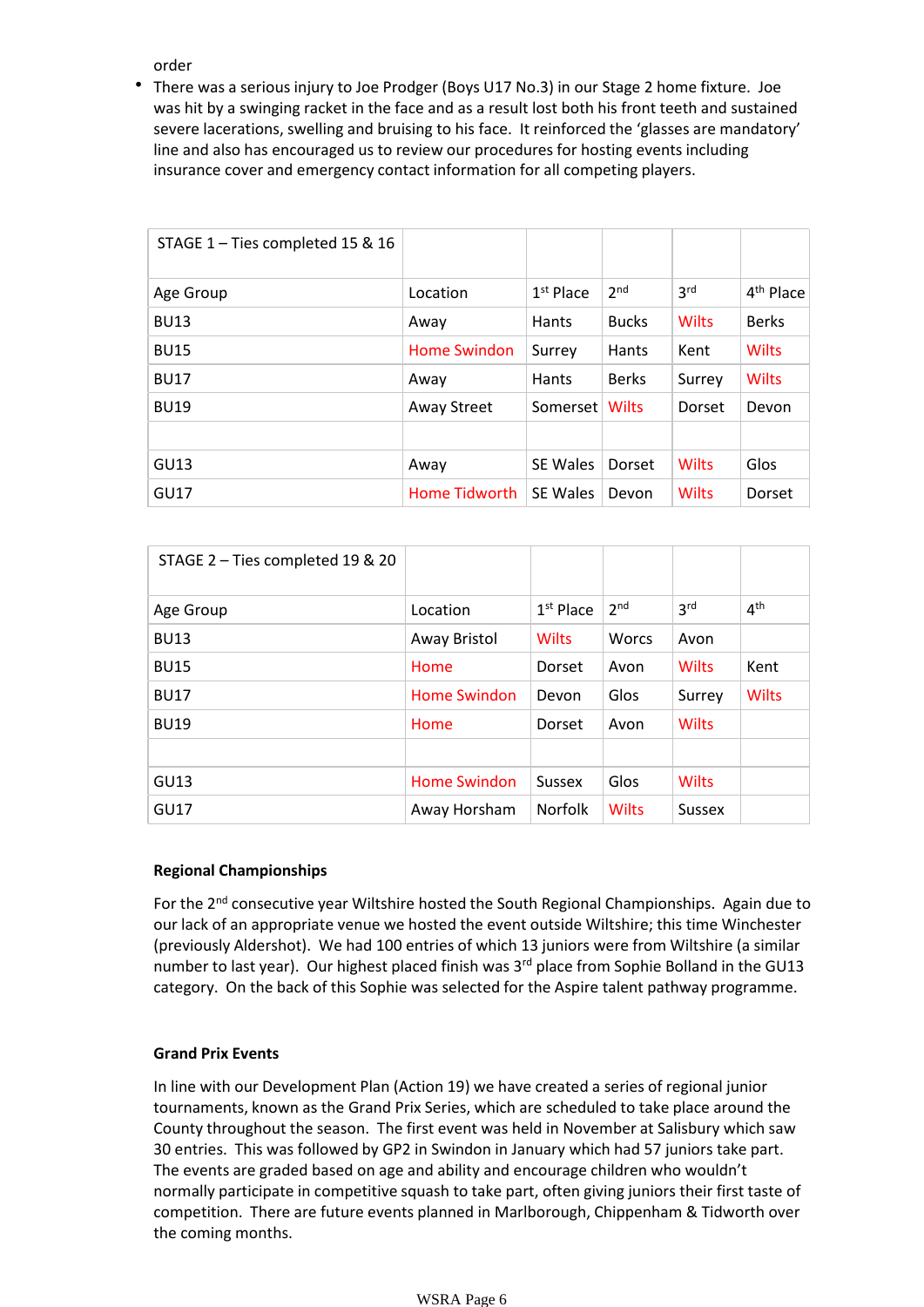#### **Coaching**

We received a good response from our Calling all Coaches communication and have over the last 6 months developed a significant workforce of dedicated coaches who are keen to contribute to the junior programme. We have included coaches within all areas of the County which in turn helps support the regional framework which has been created (Action 7 WSRA DP). Note; Ken Nicholls has now been appointed as Regional Co-ordinator for the East Region.

We still have no Elite Level Coach within the County to lead the coaching programme and have once again instructed Jesse Engelbrecht to lead the High Performance delivery.

#### **Participation & Development**

The number of juniors participating within the County programme continues to grow. We currently have 122 who are active and have now developed a sub level of activity which supports this made up from the various Junior Clubs and School groups which now take place. Essentially there is now two levels of junior activity within the County; Club and School Squash which has a softer focus and County level. This filter has allowed County standards to rise (evident by recent results) with no effect on numbers. It should be noted however that we still struggle to find significant numbers of girls to play at a County level (No U15 or U19 Teams in ICC). Whilst we have a number of strategies planned to address this it isn't a quick fix and something which is not just unique to Wiltshire.

#### **Schools**

We have significantly developed our Squash 4 Schools programme which delivers Mini-Squash to Primary Schools. This year Mini-Squash has been included within School Games for Years 4 & 5 (Ages 8-10). Again this was a goal within our WSRA DP (Action 15) and is an achievement which shouldn't be underestimated. The bottom line for Squash is that as a Sport it now sits on the PE curriculum at over 30 Primary Schools across the entire County which is important as it allows us to establish a footprint in areas where there is little or no activity currently taking place.

We have also seen Squash in Secondary Schools increase. We have just signed a partnership agreement with the County Sports Partnership (WASP) creating a new Satellite Club in Chippenham which serves three Secondary Schools; Hardenhuish, Abbeyfield and Sheldon. In addition, Devizes School has developed their programme further which now includes them participating in School fixtures plus there will shortly be a Satellite Club formed at Clarendon School, Trowbridge which is hoped will provide a School to Club pathway for Trowbridge Squash Club. Marlborough College had significant success in the National School Championships. In the Boys U15 they beat Millfield and only narrowly lost 3-2 to Wycliffe (4 out of the 5 players are Wiltshire Juniors). Squash at Dauntsey's also continues to flourish and is now supported further by the development of a talent pathway from School to County Squash which has resulted in 2 brand new squash courts being added to their estate.

There has also been significant work undertaken to develop programmes within Prep Schools across the County. This has resulted in a network of Regional Schools playing competitive squash; St Francis (Pewsey), Chafyn Grove (Salisbury) and Pinewood (Shrivenham) all are participating Schools from Wiltshire. Again all Schools feed in to the County programme.

### **Social Media & Marketing**

Over the autumn we have developed the junior website which is now fully functional and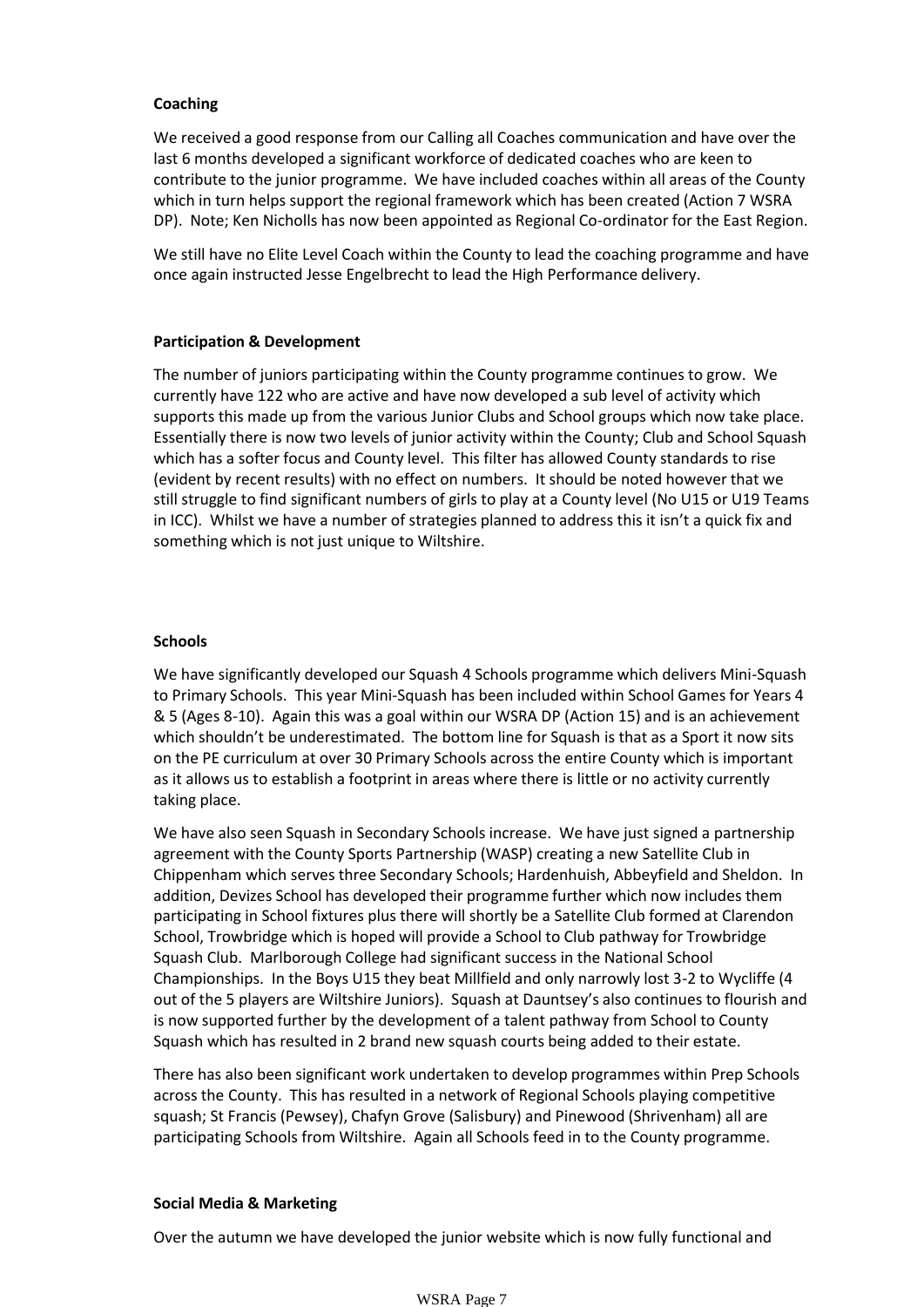proving a big hit. We ensure it is updated regularly with the latest junior squash information and results. All our entries for competitions are now on-line, the information from this goes to serve and update our database of players and parents. Since going live we have generated over 5,000 sessions which is impressive. 40% of these views are from mobile devices meaning that our responsive design allowing for mobile views is proving worthwhile.

We are actively engaged with Twitter and have a growing number of followers (156 at last count). We continue to post the very latest information via this means and look to Tweet/Retweet daily.

We have purchased various marketing items to help promote the County programme including; two roller banners and a number of tin stickers which advertise the junior programme. Wristbands for younger children. All our County Teams and Squads are kitted out with the latest design of Tecnifibre clothing which is all branded with Wiltshire Squash.

We have forged strong relationships with the local media and press to help promote County squash (WSRA Action 31). Articles now regularly appear in the Swindon Advertiser and Wiltshire Gazette and Herald, including match reports photos and the reporting of significant events. We have also recently had an article printed in the Swindon Link magazine which has received good feedback.

#### **Five Counties**

In December Wiltshire won the 5 Counties event hosted annually by Gloucestershire Squash. The tournament is held over two days and invites an U11 & U13 Team from 5 Regional Counties to compete. We have attended now for a number of years but generally go to make up the numbers. This year Oxfordshire didn't consider they had a strong enough team to enter so Wiltshire offered to enter 2 teams in each category such is our strength and depth. Giving each of our teams an equal chance of success we also decided to split the teams evenly. Wiltshire 1 came 1<sup>st</sup> overall which is phenomenal achievement. Warwickshire came 2<sup>nd</sup> and Wiltshire 2 tied  $3^{rd}$  with Worcestershire. Gloucestershire came  $5^{th}$  overall. The success marks a goal that we have had for a number of years and is further evidence of our growing strength as a County.

#### **Finances**

Our current balance is £1877.65. I've asked Rosalind who controls the Junior account to prepare a summary of income and expenditure for the year end which I should be able to present at the next meeting. It should be noted that whilst this balance is slightly lower than what would usually be expected this is mainly due to the number of teams that were entered in to ICC and particularly the number of home fixtures we were required to host in Stage 2. Each home fixture costs in the region of £200 - £250 including hospitality.

The £1000 sponsorship money raised for County training shirts has now been spent. New sponsorship has been secured for the 2017/18 season.

Our current balance includes the £1250 match funding which was transferred across from the Senior account in June. As previously agreed this amount has been ring fenced and will not be spent without prior approval of the WSRA committee.

The £2500 awarded for our Grass Root Development from the Regional Forum has now been spent (see below summary). This funding has been instrumental in establishing junior Squash activity in West Wiltshire (where most of the delivery took place), creating a Schools to Club programme in Salisbury and the purchasing of Mini-Squash equipment to enable delivery of the School Games programme to Primary Schools.